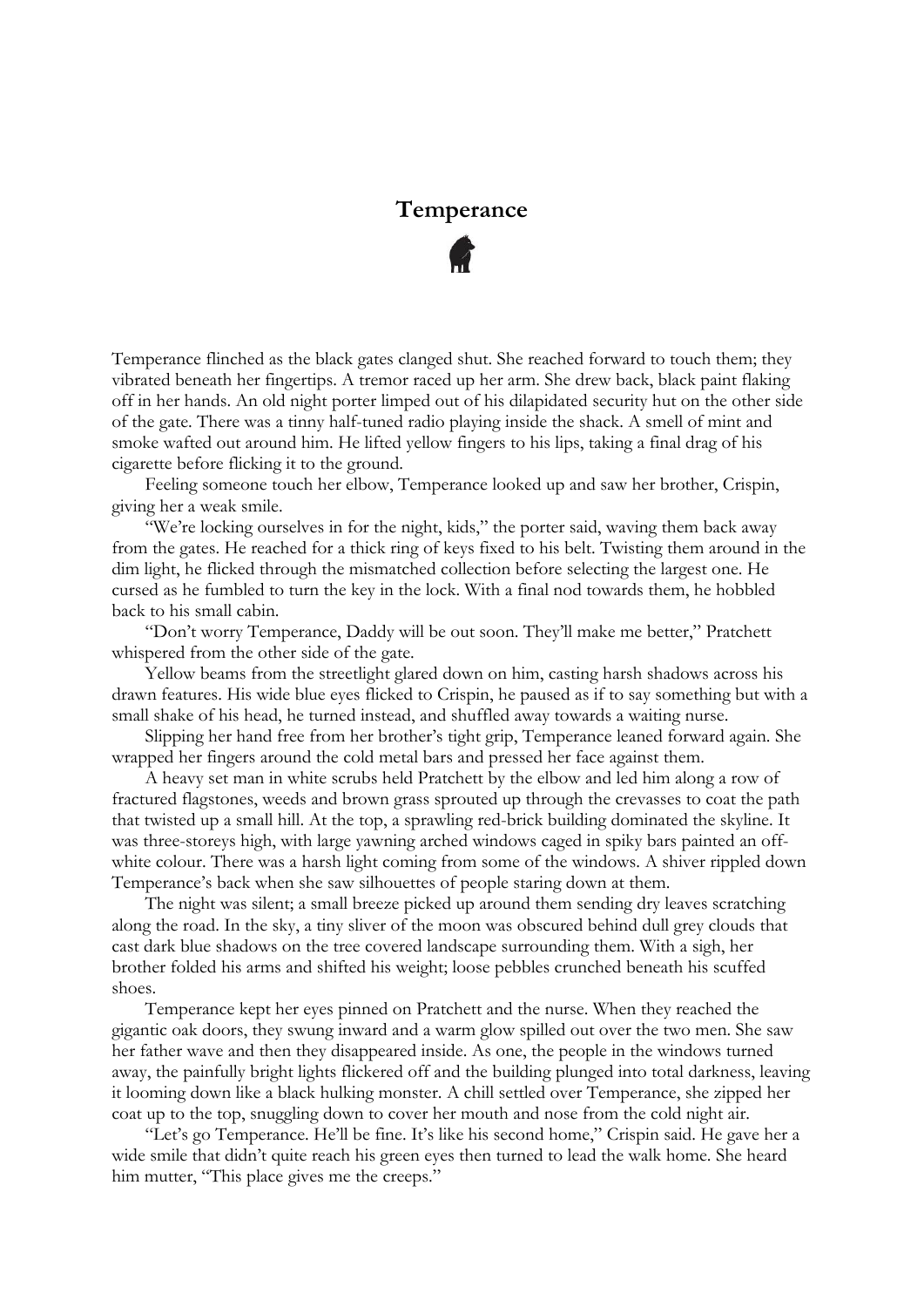Temperance scowled up at the sign beside the entrance, *Candlewick Mill Psychiatric Hospital*. She kicked a stone at it; it knocked against the wooden base with a satisfying thud. Shoving her hands in her pockets, she hurried up the road after her brother.

They strolled back to their house, an old converted church, on the outskirts of the town. Temperance struggled to keep up with Crispin's much wider strides, added to that, her shoes were too small, they pinched and rubbed the skin on her toes. When they reached their front door, it was with a massive groan of relief that she kicked off her muddy footwear.

In the hall, a wave of heat rolled over her. The radiators were all on, clunking away throughout the house and a fire roared in the large hearth in the living room. A smell of acrylic paint and burnt potatoes hung in the air, mixing together.

Their home was so different to the grim dark of the Candlewick Mill; most of the lights were on and a warm cheery atmosphere flowed throughout the house. Temperance bit her lip, trying to banish the image of her father locked up in a small shadowy room with thick bars on his windows.

Their mother came down the stairs almost completely hidden behind a large glass vase she was carrying, it overflowed with colourful flowers. She glided past them. Her curvaceous figure was lost under a massive hand-knitted yellow cardigan with golden leaves sown haphazardly across the back. For a moment, Temperance thought she hadn't even noticed they were there, but then she called to them.

"Dinner's in the oven!"

"She cooked?" Crispin shared a look with Temperance, his dark eyebrows rising.

They crept forward towards the kitchen; Temperance clutched the back of Crispin's coat and peeked in. Strewn across the long wooden table were different sized brushes and little jars of coloured water. Their mother was at the far end of the room holding a brush covered in red paint. She had splodges across her cheeks and stains down the front of her cardigan. She waved at them, sending giant dollops of paint onto the floor.

"What do you think?"

Stepping back, she pointed with a flourish at a large canvas on an easel that took up most of the small kitchen. Adora threw back her dark hair and placed her fists on her wide hips. She smiled over at them, waiting for their reactions. Temperance stepped forward and tilted her head; the half-finished image was of the hill and forest behind their house.

"Very nice," Crispin said, shrugging off his jacket and throwing it onto the counter. He stretched out his long arms with a heavy sigh.

"Did your father settle in all right?" Adora asked. "He needed a bit of a holiday!"

Temperance frowned. She dragged out one of the heavy kitchen chairs and perched on the edge. Her brother scowled, his green eyes narrowing on their mother's face.

"He's not spending the night in a hotel, you know."

Adora swung back to her picture; she made several wide red swipes at the canvas, ignoring him. Shaking his head, Crispin stepped over to open the oven; he bent his tall frame at an awkward angle to peer in. A wave of black smoke billowed out over him, he coughed, slamming the door closed and flicking the switch off. He started collecting things from the fridge and glanced over his shoulder at Temperance.

"I'll make us scrambled eggs."

With a nod, she hopped up to grab the plastic stool, positioning it at the counter near the toaster. Crispin stretched over and pushed the loaf of bread closer to her as he stirred the mixture in a pot.

"Be careful not to burn yourself, Temperance."

Biting her lip, she dropped slices of chunky brown bread into the machine from a height and pressed the button down with her index finger. She left them to toast and went to lay out the plates. Pausing, she held the third one and glanced over at Crispin, who nodded back.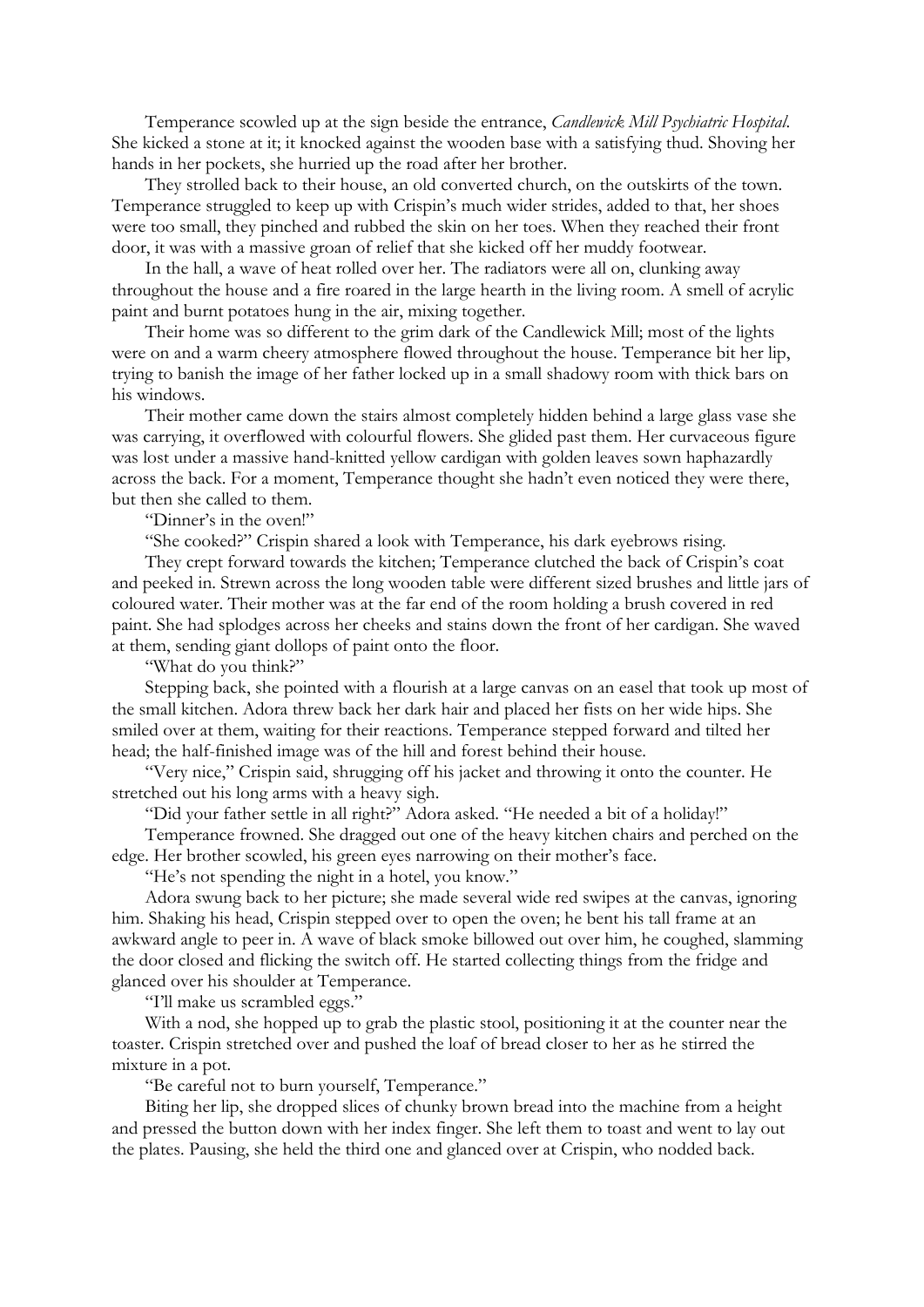Once he finished cooking, he divided out the food evenly, peppering it and putting a stack of toast in the middle of the table. Grabbing the tub of butter, he settled down and picked up his knife.

## "Thanks Crispin," she whispered.

Adora had stopped moving, standing with her back to them; she was staring blankly at the wall. Crispin took a large bite of toast then spoke around his mouthful. "It'll get cold if you don't sit down."

Adora swung around; she pressed her brush to her chest and slid into the nearest seat. "Crispin, you're so much better at cooking than I am. I never know what I do wrong!"

"You burn it," he said.

"True," Adora giggled. Crispin smirked over at Temperance but it faded when their mother spoke again. "Your father usually cooks. It'll be good when he gets back from his break away."

Crispin dropped his knife with a clatter. Adora jerked back away from him. He wiped his mouth with a tea towel and half-turned in his seat to face her. Temperance froze; scrambled egg tumbling off her fork.

"You need to wake up," he said in a low, harsh voice. Adora's mouth opened, her hand started to tremble. "He's had another breakdown, not a break *away*. I gave up my place at university when this happened last time. I'm not doing it again. Every time I try to leave, there's always *something* - well I'm going this time, I don't care anymore. You need to start looking after yourself and stop being so helpless, there are other people relying on you."

He nodded to Temperance. They both turned to look at her, when he saw her watching him, his glare faded and he sighed, dropping the tea towel. "I'm sorry Temperance. You're only eight, so you probably don't understand why I have to do this, but when you're older, you will."

"I understand Crispin. It's all right." She pushed her plate away.

"You haven't finished your food, Temperance," Adora whispered, her eyes were wide and glassy with tears.

"I'm not very hungry anymore."

Temperance twisted and dashed out of the kitchen, her brown hair streaming out behind her. She thundered up the stairs to her bedroom in the eaves. It wasn't a very large room, but it was cosy with a giant woolly rug and sloping ceilings painted in bright colours. Her room was the only place she could find any comfort. She threw open her door and flung herself onto the bed. Two sets of footsteps hurried up after her, they stopped at her open doorway.

"Knock, knock," Crispin lifted his hand, pretending to rap on the door.

"Temperance…" Adora pushed forward and bundled them both into the room. She rushed over to Temperance and wrapped her up into her arms.

"We're so sorry, we didn't mean to fight."

Crispin leaned against the door jam, watching them.

"Does Crispin still have to go?" Temperance's voice was muffled against Adora's rough cardigan. She dreaded the thought of him leaving.

She felt her mother give a great sigh, her whole body lifting with it. Adora looked over at him. Crispin came over and knelt beside the bed so he was eyelevel with Temperance.

"I can't stay here forever," he said. "And there'll never be a good time to go."

"Oh Crispin!" Their mother started weeping; she reached over and kissed him on the head. "Don't worry. I'll be back soon, for a visit." He stood up and ruffled Temperance's hair. She gave a sad smile. "See you soon, Crispin."

He patted Adora's arm. She clutched at his fingers with a desperate expression on her face. Crispin nodded, broke free from her grip and strolled out. Adora gave Temperance a quick peck on cheek before scurrying after him.

Temperance could hear more talking and the zipper of a bag closing. When she heard the front door slam shut, she buried her face in her pillow.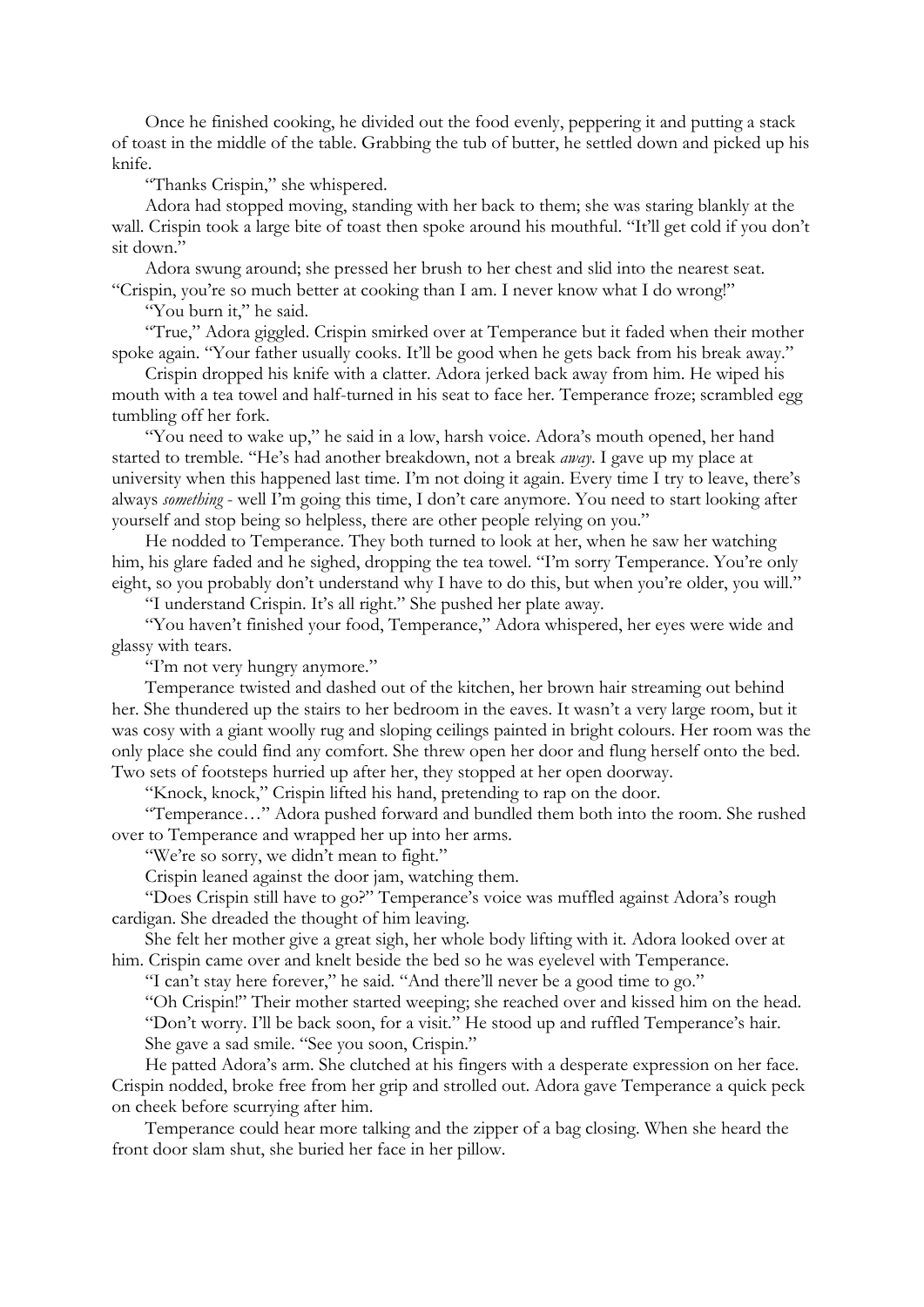It was Adora that woke her the next morning. At some point in the night, Temperance had drifted off to sleep and she'd been covered with a blanket.

Now bright sunshine streamed in through her window. One of the small panes was fitted with stained glass; vivid reds and greens dappled her bedspread. The warm light lit up her mother's face as she crouched over her with a large grin.

"I've a treat for you!" Adora clasped her hands together. "Get dressed, we're going into town."

"But I have school today." Temperance rubbed her eyes and sat up to lean against her headboard with a yawn.

"Not today!" Adora danced out of the room.

In no time, Temperance was bundled out of the house, her scarf knotted at her neck. As Adora locked the front door, Temperance held the large canvas her mother had been working on the night before. It was wrapped up in brown paper and tied with twine.

"Where are we going?" Temperance puffed, leaning back to lift the package up so that it wouldn't drag along the ground. A car beeped at them from the road, a large taxi sign perched on its roof.

Adora leaned over to take one side of the painting. Between them they lugged it over to the boot of the car. Once it was safely stowed away, Temperance slipped into the back seat, while her mother climbed in the front beside the taxi man.

"To Threadneedle Street, please!"

Temperance groaned and pressed her head back into the leather headrest, realising where they were going. The driver looked back at her through the rear-view mirror. Swallowing, she straightened and stared out the side window at the scenery flashing past, trying to avoid his eyes.

Threadneedle Street was the most pristine upmarket area in town, with exclusive shops above and below street level. The white Georgian houses, lined with polished black railings, glistened in the early morning sunshine giving the street an austere air.

When they pulled up outside Adora's favourite tea shop, Temperance's suspicions were confirmed. She narrowed her eyes at her mother, who shot her a beaming smile.

"What? You *love* Alice's Tea Shop, Temperance!"

Adora paid the driver and skipped around to the back of the car to haul out her package. She shuffled it in her arms, struggling down the stone steps to the shop.

"You know I hate it!" Temperance said. She glanced around, stalling for time before she had to climb down into the cloying incensed infused shop.

Her mother had discovered the place a few weeks ago and had introduced all of her friends to it and its owner. Adora loved the man's quirkiness, Temperance hated it. He was a massive flirt, who loved to have all the women who visited him simpering and gushing over his every word.

Hearing the door swinging closed at the end of the steps, Temperance knew her mother was waiting inside for her. With a deep breath, she hurried down.

The smell and heat of numerous scented candles and incense burners hit her when she stepped inside. They lit up the dim shop in a soft glow. A smell of lavender and bergamot mingled in the stagnant air. Individually, they may have been nice, but together they were overwhelming. She coughed and her eyes began to water.

The blond-haired owner stood behind the main counter. He greeted them with a dramatic bow and circled around to usher them in. He was dressed in his usual over-the-top style. Temperance eyed his purple Edwardian suit and red silk waistcoat with hand-embroidered gold dragons. Peering down at his feet, she wondered where you could even buy green suede riding boots. He should have looked absolutely ridiculous, but somehow, he didn't. He exuded charm and confidence.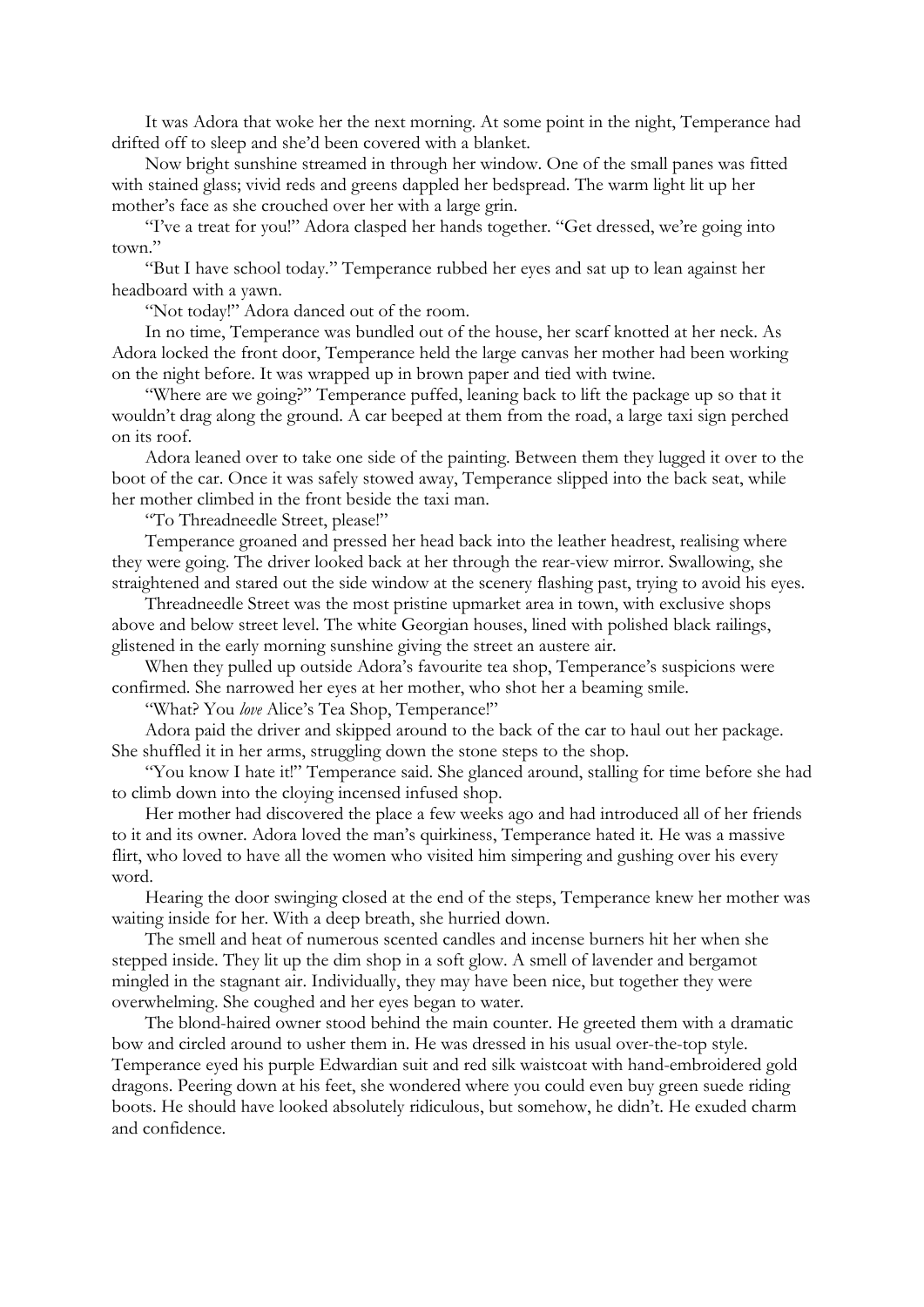He clapped his hands, tilting back on his heels and held his arms out wide. "Welcome ladies! What would you like today, a cold drink? A hot tea or -" he waggled his eyebrows, "a sweet treat?"

Adora broke into a fit of girlish giggles, a bright red flush spread across her cheeks. Temperance sighed and wandered away as her mother started to gush over him.

The shop wasn't very large. It was painted a dull tea colour, with busy floral paper on the bottom half of the walls. Several ornate gas lamps and chandeliers hung from the ceiling. While below them, little round tables, decorated with delicate embroidered cloth, were crammed into the space. It felt more like someone's sitting room than a shop. Perhaps that was the draw for Adora and her friends; it was like they'd been invited into his home.

"Oh nothing for us today I'm afraid, I'm just here with a present for you." Adora handed over her painting to him.

The man took it with a bemused smile and reached across to snatch up a pair of scissors from the till. Snipping the twine, he ripped the brown paper down through the middle. The wrapping fluttered to the ground. It crackled as Adora stepped on it, pressing forward to watch his expression.

"It's magnificent!"

He kept one hand on the canvas and tipped it back. Temperance eyed the other paintings already hanging around them. Despite the homely feel of the room, there were quite a number of lewd images with mermaids and sprites wrapped up in risqué poses. She couldn't see how her mother's painting of a hill and a forest would fit in with his chosen theme.

The shop owner squinted and bent forward. "I love how the moonlight reflects off the pale skin."

Temperance stopped, her mouth falling open. She swung around and craned her neck trying to see the painting. He turned it away however, propping it up against the side of the counter with the image facing inward. He slipped back behind the till, clapping his hands together.

"Thank you so much, Mrs Levinthal."

Catching Temperance edging closer, the man grinned over at her. He reached forward to unscrew the lid of a little silver box beside the cash register. He held out the tin to her, it was filled with rainbow coloured hard-boiled sweets, laced with powdered sugar.

"Would you like one, Temperance?"

She glanced up and caught his blue eyes on her, they were sharp, almost hypnotising. For a moment, she found she couldn't look away; it was with great effort she managed to break free. She wrinkled her nose; there was a faint smell of roses from the box.

"No, thank you."

He frowned at her, his hand drifting down.

"Oh! I'd love a sweet, Mr White!" Adora cut in. She plucked out a yellow drop-shaped one and popped it into her mouth.

"Call me Winthrop, please. Mr White makes me feel so old." He winked at Temperance, who just stared back at him. Clearing his throat, he shot a smile at Adora instead; her blush darkened.

"Then you must call me Adora!"

She giggled then gave a sudden loud hiccupping gasp. Trying to cough, she pointed to her throat then clawed at it, her face turning red. Temperance frowned and shook her mother's arm. Adora tried to reach around and hit herself on the back.

"Your sweets are killing her!" Temperance shouted at Winthrop.

"I hate it when this happens! Simultaneous giggling and sucking is just too dangerous, I can tell you!"

Winthrop vaulted over to their side of the counter and started slapping Adora on the back. With a large hacking cough, she managed to spit out the sweet. It tumbled to the ground and disappeared under one of the nearby tables. She took several deep gasping breaths.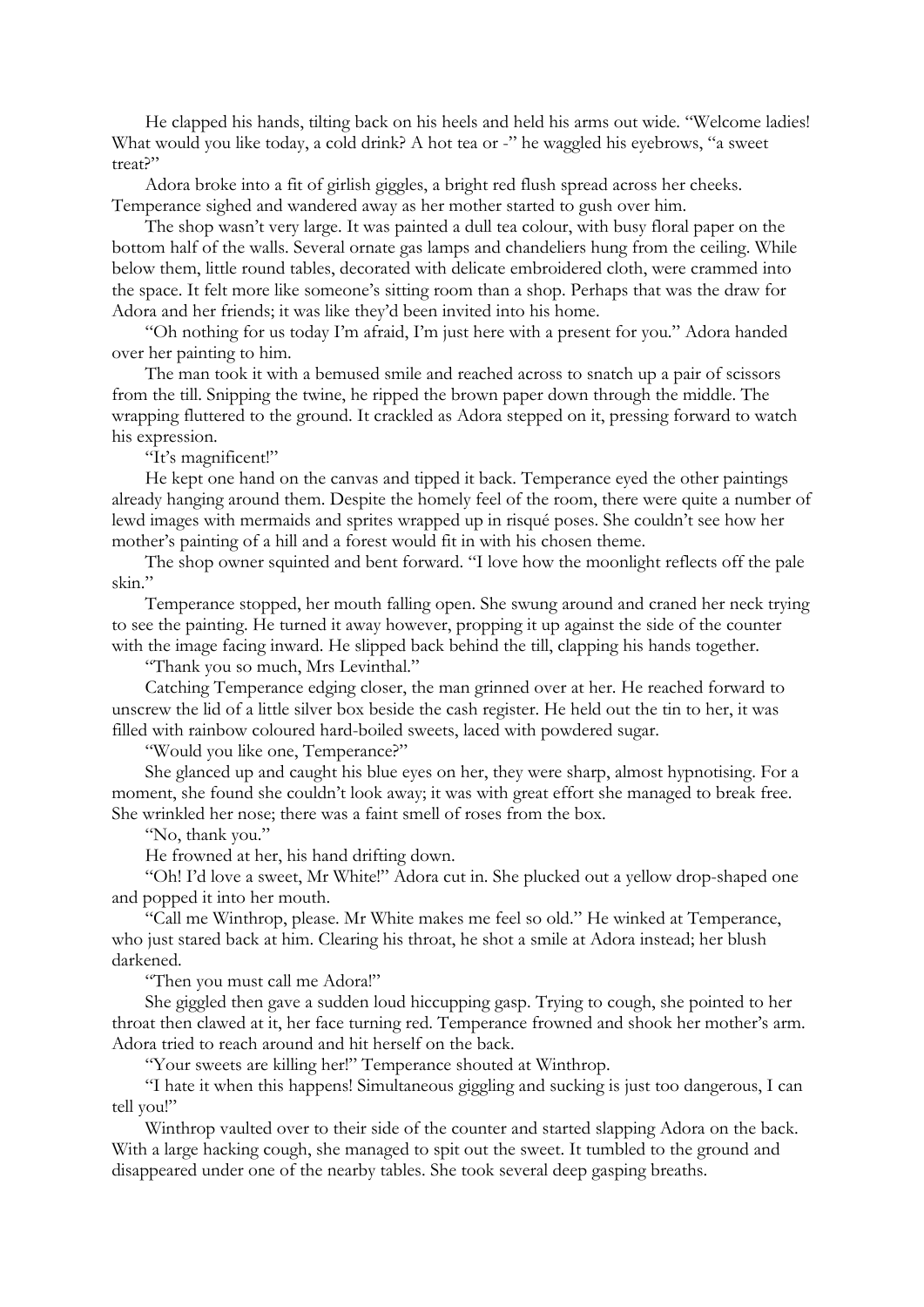"Oh, that was a fright." Adora pressed a hand to her chest, looking dazed. She gazed up at Winthrop, blinking rapidly. "You saved me."

"All part of the service, dear lady." He leaned down and kissed her hand, Adora started twittering over him again, forgetting her scare. Temperance rolled her eyes.

She felt mentally exhausted when they finally escaped the shop half an hour later. It was raining when they emerged, the sun had completely disappeared. With little else to do in town, they retreated back home. Temperance spent the rest of the day reading and staring out the rainstreaked windows. She was dreading going back to school the next morning.

It came around all too quickly.

She soon found herself in her uniform approaching the main gates of her school. It was a long low white building that was larger on the inside than it looked. The grounds around it were extensive and well-maintained, with a car park to the side and a large playing area at the back. A stone wall circled it, its two ends meeting at either side of the entrance gates.

There was a small crowd of adults huddled outside waving goodbye to their children. She ducked her head to try to avoid the people who had started to stare at her. Whispering broke out, spreading through the group. Hurrying past them all, one or two people stepped back for her, others however refused to move and she was forced to squeeze her way by them. Once she was inside the main doors of the school, she rested her back against them and clenched her eyes shut.

It was going to be a long day.

The rest of the week passed in a similar manner. The time seemed to creep along. She started to dread the trips through the school gates. She'd been deliberately late the last two days.

When her alarm-clock started ringing on Friday morning, no one was more grateful than Temperance.

The house was silent when she wandered into the kitchen. Her mother was still in bed. She bit her lip; Adora wasn't doing well now that Crispin was gone too.

With a sniff, she tried to pour out some cereal, it spilled across the counter, but she succeeded in getting most of it into the bowl. She managed a large spoonful of milky cornflakes before she realised the time. She grabbed her sandwich-box and stuffed it into her lunch bag.

Outside, she stretched up on her tip-toes to lock the door then circled around to the side of the house. She stopped when she saw her mother. Adora was almost hidden in the middle of the long wet grass at the back of the garden. Still in her blue dressing gown, she was leaning in between two trees at the edge of the forest.

Even though she was far away, Temperance could see Adora was throwing slices of bread to a large dog; possibly one of the numerous wild ones that lived in the woods. Crispin had warned them never to go near the animals; they were dangerous and had all sorts of diseases.

Hefting up her schoolbag, Temperance stepped forward to pull her mother away. The dog lifted its head, sniffing the air. It froze, before darting back into the forest. Adora watched it go, then with slumped shoulders, wandered into the house.

Temperance waited until she heard the backdoor close. She took deep gulps of cold air. The driveway stretched out in front of her. It ended in a wide opening that revealed a tree-lined country back road. The leaves rustled in the breeze, making a swishing sound that reminded her of the ocean.

Squeezing the strap of her bag, she wondered what it would be like if she could walk away and not come back, like Crispin had. Her mind raced with possibilities, each more frightening and liberating than the last. She curled her toes, scraping them against the inner lining of her shoes. One toe poked out through a hole in her sock. She glanced up at her parents' bedroom window. It was little more than an arched sliver in the chipped façade of the old church.

With a small start, she realised Adora was waving down at her. Temperance lifted her hand, her attention fixed on her mother's eyes; they were puffy and red. She felt betrayed by her brother. She didn't know how to help her parents, how to make things better.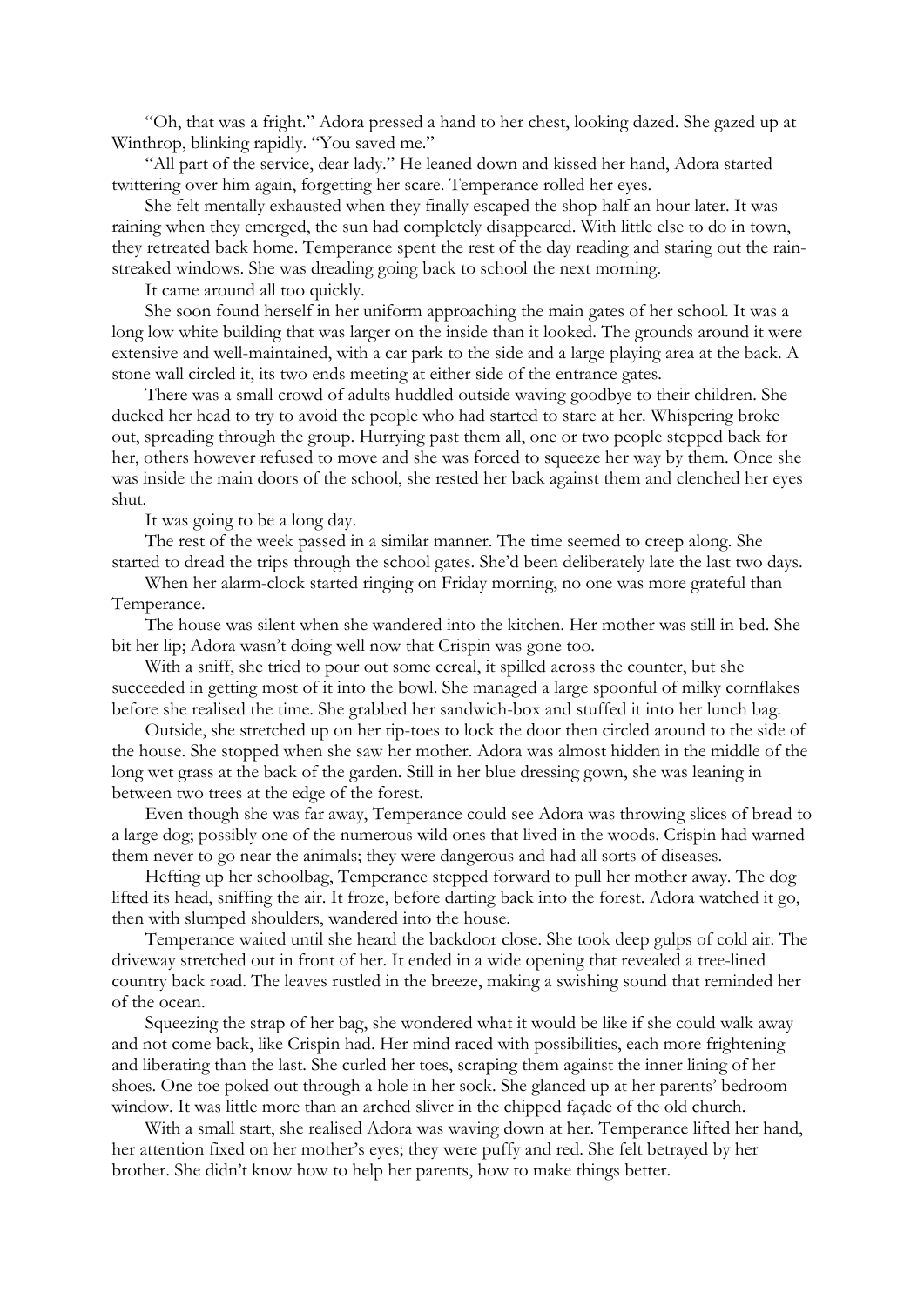Gritting her teeth, she hurried out of the driveway and on to school. Her lunch bag smacked against her thigh as she rushed down the narrow paths that had been cut alongside the hedgerows lining the road. Large overgrown brambles jutted out from every direction; she was forced to duck and weave through them. At the end of the lane that led to her school, there was a well-maintained quiet street with overhanging trees and large cottages.

Slowing, she stared over at the gates and scuffed her shoe along the pavement. She wished she didn't have to push through the crowd today.

"Come on, dearie!"

The lollipop lady in her puffy yellow jacket waved over at her from the school crossing. The woman shoved her stop sign out across the road. The few cars that made up the morning traffic slammed on their brakes. Amidst their blaring horns, the school's shrill bell rang loud on the crisp air. Nodding her thanks, Temperance darted across the painted black and white stripes.

At the school entrance, chattering and squealing children sprinted around their parents, while other students stood still as their shirts were buttoned up, and their ties knotted. Temperance reached up to touch hers, her thumb brushing over the folds. Her father had tied it once and she had tried to keep the knot in place, just loosening it a little day by day to remove it. It was starting to come undone.

She drew closer to the crowd and a little girl with pigtails bumped into her. Temperance put out a hand to stop her from falling, but her mother jerked the girl back.

"Stay away from her, Mildred!" She scrunched up her nose, clutching at her faux leopardprint jacket. Temperance tightened her grip over the straps of her bag. She twisted her fingers through the fabric, not knowing what to say.

"Mummy says your family is sick!" one little boy cried, big tears rolling down his cheeks. He shook his hands out, screaming, "I don't want to get sick!"

His mother shushed him and steered him into the school. Temperance's cheeks reddened as several other children backed away with horrified gasps.

Some adults turned to glare at the woman in the leopard-print jacket. Temperance tried to swallow back her tears as she brushed past them, sniffling into the cuff of her sleeve. When she got into the school, one of the boys rushed by her and his shoulder slammed into her back. She slapped off the cold laminate floor. A piercing jolt of pain shot up her arm and she dropped her bag. It skidded across the ground, bouncing off the opposite wall.

"Stay away from me, Levinthal!" The tall boy leapt away from her, his runners squeaking on the polished floor. "I don't want to catch whatever you have!" He swung around to the other students. "If anyone hangs around with her, they'll get what she's got!"

Temperance cupped her fingers over her eyes, listening to them all rushing away to class. Her vision blurred and she couldn't hold back her tears. They rolled hot and fast down her cheeks, into her hands. Her nose blocked up, leaving her hiccupping gulps of air through her mouth.

She heard something being dragged across the floor. It bumped against her thigh; her lunch bag. She dropped her hands and looked up. A small blonde-haired girl was staring down at her; her big blue eyes darted down the empty corridor. She hopped from side-to-side and gave a jerky wave. She reminded Temperance of an excited puppy.

"Here!" She pulled a handkerchief out of her pocket and tossed it into Temperance's lap. "It's clean!"

She fisted her hands, tensing her body as if trying to hold herself in place. She watched Temperance lift the cloth to her eyes.

"Thank you."

The girl smiled. "That's okay. I better go!"

She dashed off down the deserted corridor. When Temperance had dried the last of her tears, she got to her feet and shuffled to class.

"Nice of you to join us at last, Temperance," her teacher said with a frown.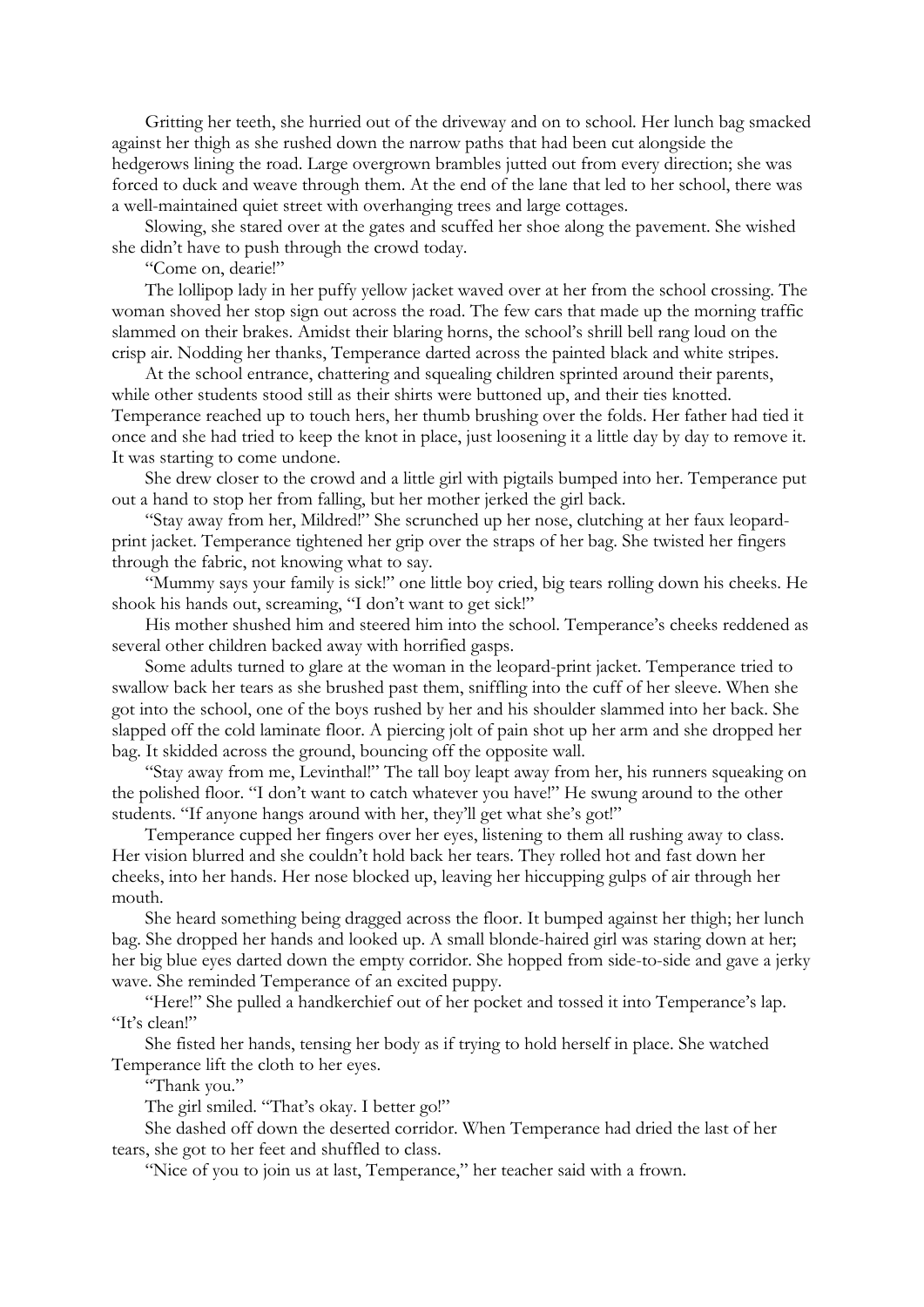"I'm sorry, Mrs Graves."

The woman's thin lips were drawn tight, almost disappearing into her doughy face. Her shrewd eyes followed Temperance until she sat down at her desk. Mrs Graves made a clucking noise in the back of her throat, brushing the chalk dust off her tight green shirt. The movement made the fabric strain over her arms, the grey buttons struggling to hold her bulging frame in place. Before anything could come undone, she turned back to the blackboard.

As the class wore on, Temperance settled in and almost forgot what had happened. When the lunch bell sounded, the other children broke off into groups around the room to eat, leaving Temperance by herself. She tugged out her lunchbox. Her stomach grumbled. She clicked open the plastic lid and stared down into the empty container.

Her eyes widened as she remembered the dog her mother had been feeding. Biting her lip, her fingers fumbled to press the lid closed again. The teacher glanced down at her from her desk at the top of the room.

"Are you alright, Temperance?" Mrs Graves asked as she poured out a cup of tea from a thermo flask.

Temperance glared down at her chipped wooden desk. "I'm fine, thank you." "Moonbeam!"

The classroom door flew open and bounced against the wall. Everyone glanced over and then the giggling started. It rippled around the room. Temperance sucked in a sharp breath and slid down further in her seat. Adora stood there wearing a flowing rainbow patterned fleece jumpsuit and large straw sunhat. She held up a blue plastic bag.

"You forgot your lunch!"

She smiled, her hazel eyes sparkling. She swept into the room, waving to Mrs Graves, who spluttered tea over her clothes. Adora dropped the bag down in front of Temperance, giving her a wet kiss on the cheek and a brief hug, before humming her way out again.

Everyone around Temperance leaned up on their desks, straining to watch as she pulled out her lunch. It consisted of a packet of thin crackers and several slices of old mouldy cheese that smelt like eggs, wrapped in cling-film. The girl behind her made a gagging noise.

Temperance ripped the wrapping off the dry crackers and rested her head on her desk, nibbling them. Mrs Graves pushed away from her table and stepped over to Temperance, handing her half a sandwich.

When the bell rang again, everyone put on their coats and filed out into the courtyard. Temperance hung back until the last person left, hoping to hide in the classroom and not face a half an hour of walking around the yard alone.

"Come on Temperance." Mrs Graves nudged her gently out the door. "You aren't allowed to stay in here by yourself."

The yard was a wide-open space at the back of the school, enclosed by high stonewalls lined with leafy trees. A strip of green grass bordered two basketball courts in the centre. Children screamed and raced from one end to another using them to play games that had no rules. A group of six-year-olds barrelled past Temperance as she stepped out onto the cracked tarmac.

She kept her head held high and tried to look like she had somewhere to go. She wove away down to one of the quiet corners of the yard, hidden under the shadow of the trees. She slowed when she saw there were already people there.

Three boys were crouched down in a circle, staring at the ground. Their blue shirts were creased, half tugged out from their trousers, while their jumpers, despite the chilly weather, were discarded in a heap beside them; a deflated football on top. One of the boys had a tie wrapped across his forehead like a bandana. Behind them, hopping around, was a blonde-haired girl. Temperance recognised her from earlier.

The girl huddled closer to the group as everyone else paused.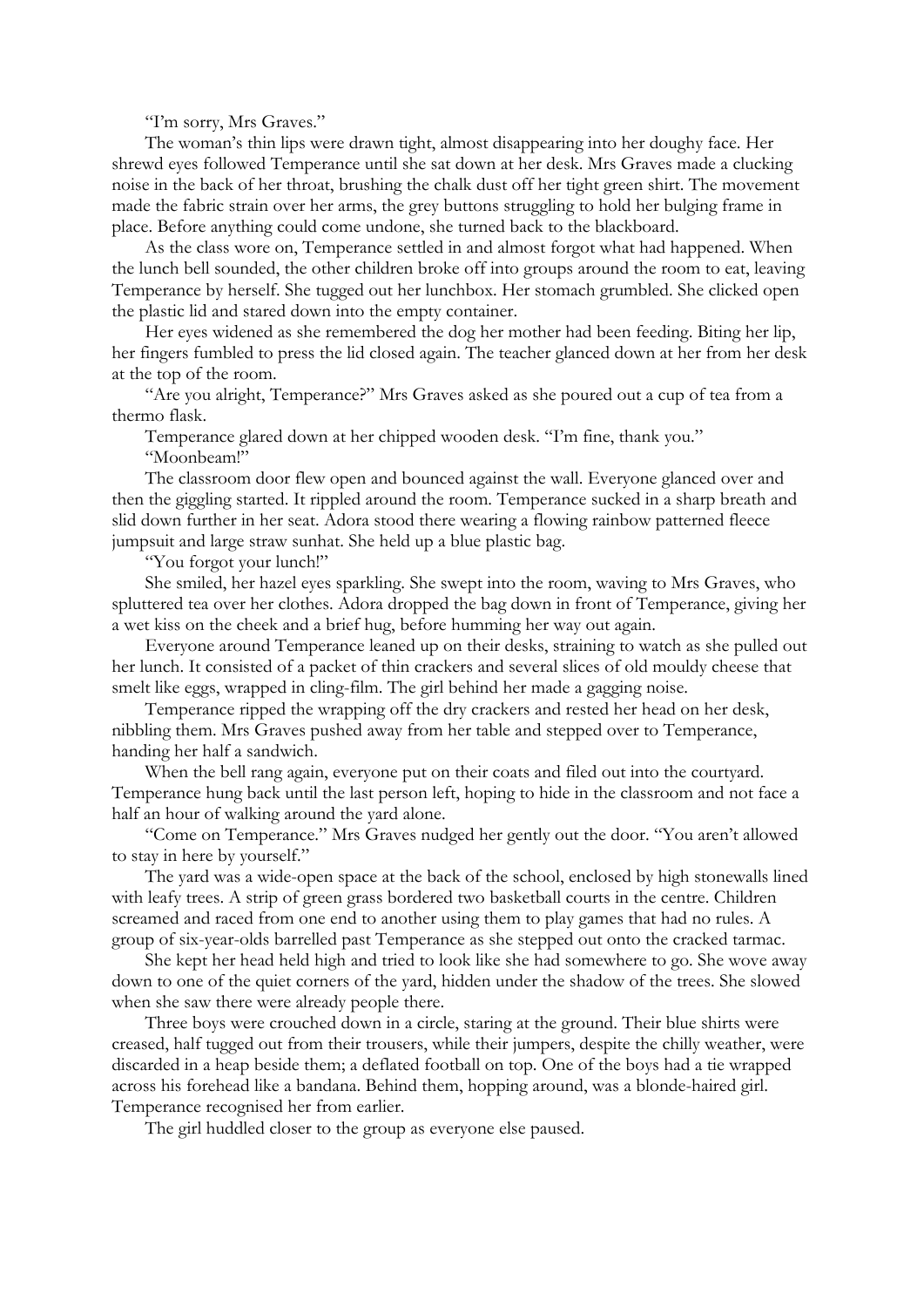Temperance clapped her hand over her mouth; a flash of blue light exploded in the small space in front of them. The girl made a loud gasping whoop of excitement then jumped back as the boys laughed.

Temperance shuffled her feet, leaning to the side to try and get a better look. She rubbed her eyes, pressing her fingers into the corners and blinking to clear her vision. The boys crowded in closer together again. They didn't notice her gaping at them; their attention fixed on whatever was happening on the grass. Temperance swallowed over the lump in her throat.

It was happening again. She was seeing things that weren't there, just like her father. She shoved her hands into her pockets, grappling for her pillbox. Even though she took her medication every day, she still sometimes saw things that couldn't be real. She squeezed her eyes shut and turned to leave.

"Alexander!" the boy with the bandana shrieked. "Do it again!"

Temperance's legs locked, she twisted back around.

"Quiet, Rob! Someone might hear you!" Alexander snapped, reaching out and jerking on the end of the tie, toppling the other boy onto the grass. The others laughed as he struggled to get up again.

Alexander reached into the centre of the circle, picking up a dark green leaf. "Watch this!"

Temperance drew closer. He folded it into a tiny airplane and balanced the small shape on his knee. Looking up at the blonde girl, he smiled. Her cheeks flushed as she stared at him with wide eyes.

"Come here!" He crooked a finger at her. The other boys snorted.

"Yes!" She buzzed with excitement.

He gestured at her to open her hands then rested the plane in her cupped palm. He touched the edge of the leaf. A shock of blue light fizzled around it. It lifted off the girl's hand and hovered in the air. She screamed in delight.

Temperance gasped. Alexander spun around and saw her staring at them. He leapt to his feet and smacked the plane down. It broke apart, the remains fluttering down onto the grass. Everyone else turned to glare at Temperance.

She shuffled on her feet, staring at Alexander. His nose was scrunched up, making his flushed cheeks stand out on his thin face.

"What are you looking at freak?" he snarled. His narrowed eyes scanned the yard, looking for anyone else watching them.

"N-n-nothing!" Temperance stammered feeling hemmed in as his friends joined him. They were all much taller than her. She peered around Alexander. "I was only looking…"

"Looking?" He drew back with a frown; he thrust his hands in his pockets. "Looking at what?" There was a long drawn out pause.

"The blue light and the leaf airplane," Temperance mumbled, pulling on the sleeves of her jacket.

Alexander lunged forward. He shoved her and she slipped on a patch of mud. Her arms flailed at her sides and she tumbled back.

"What blue light and leaf?" he laughed, knocking his elbow off the boy with the bandana. "She's as batty as her father!"

The boys chuckled down at her, their lips drawn back in wide gaping laughs. They jostled with each other as they sprinted away, leaving Temperance staring up at the sky, her fingers curling into the grass. The blonde girl's face popped up into view. She bit her lip and gave Temperance an apologetic shrug before scooting off after the boys.

Tears of frustration welled up in Temperance's eyes but she blinked them back, refusing to let them out. She gave the ground beneath her an angry thump, wishing she hadn't said anything. She really had been imagining things again.

 Struggling to her feet, she brushed off her uniform and marched back to the classroom. She slipped unnoticed into her seat, taking out her pens with shaking hands as Mrs Graves walked in.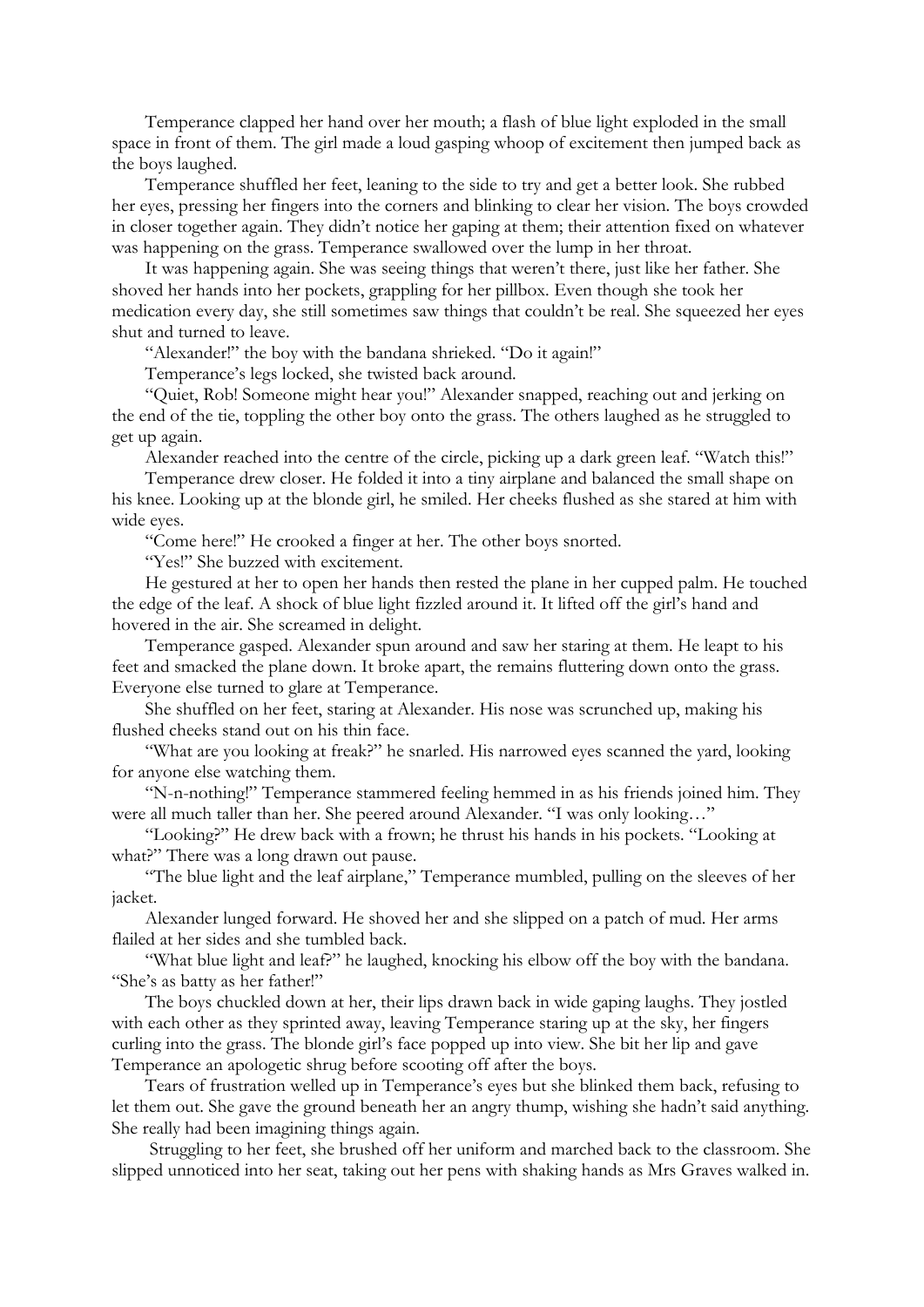Squirming, she tried her best to focus on her teacher scribbling on the blackboard. It wasn't long, however, before Temperance felt her eyelids grow heavy. Her head bobbed on her shoulders.

The colours bled out of the world around her, turning grey. She was suddenly behind the gates of the Candlewick Mill, being led away as Crispin glared in at her from the other side. She buckled backwards against the orderly's hold, planting her feet on the ground. She went rigid. Ahead of her the large front doors started to creak open.

She screamed when she felt hands on her shoulders, jerking her awake. Mrs Graves was glaring down at her.

"Am I boring you, Temperance?"

The other children started giggling and whispering around her. Someone tossed a paper ball at her head, which earned an angry reprimand from the teacher.

"No, Mrs Graves," Temperance answered. A shiver ran through her body, making her hair stand on end; the images from her nightmare slowly receding.

The bell rang, marking the end of the day. Everyone started packing away their books, the noise drowning out Mrs Graves who tried to remind them about their homework. Temperance hurried to squeeze her way out, racing down the musty smelling corridor, over the cheap brown carpet and through the doors into the cold evening air. She turned the corner heading for the gate and pulled up short behind a huddle of parents blocking her way. Their backs were to her.

"Did you see him, Jane?" A black-haired woman said. Her red lips smacked together over the end of a cigarette, she took a few short puffs before stubbing it out under her runner. Smoke escaped from her wide nostrils. "He's grinning like a loon. It's downright creepy."

"Typical of him, Hattie."

Temperance narrowed her eyes on the woman's leopard-print jacket. Jane folded her arms tight over her chest, leaning in towards the group. Her cheeks were flushed, her beady eyes glittering in a face that was altogether too big.

"You know, my husband works at the Candlewick Mill. *He* said he's getting worse."

Temperance felt her whole body freeze; an icy shudder crept down her back. Several students bumped into her, forcing her forward as they flooded out of the school. The adults turned to see her staring up at them.

"Poor dear," Jane said, peering down.

Temperance balled her hands into fists, her nails digging into her palms. She wanted to hit something, or someone. Instead, she jabbed a finger at the woman. "That's illegal!"

Jane gripped her chest, taking a step back. "I beg your pardon?"

Beside her, Hattie's face drained of colour. She reached out to clutch at her friend's arm, steadying them both.

"Medical issues are private," Temperance shot at her, her voice shaking with the tears she was fighting to hold back. "We could sue you!"

Temperance jostled her way through them. Her lunch bag got stuck in between two men. She hauled on it until it popped free and sent her reeling a few feet ahead. She brushed herself off and strode with her head held high towards the school gates. With a gasp, she stopped when she saw who was waiting there.

 Beyond the low wall, her father was grinning at her. He was wearing a woollen jumper with large patches of floral quilt fabric sown over the threadbare holes. His blue eyes were full of excitement as he watched her. Giving a small cry, Temperance hurried forward. Her schoolbag bobbed from side-to-side as her little legs pumped to propel her over to him.

She smacked into his long legs. He put his hands on her shoulders to steady her, drawing her attention to his pale face. Despite the happy expression, there were dark bags under his eyes. His blond hair was dishevelled; Temperance noticed a few stray grey hairs that caught the light.

A plastic bag bumped into her when he struggled to pull her up into his arms. Taking a deep wheezing gasp, her father set her back down with an apologetic sigh.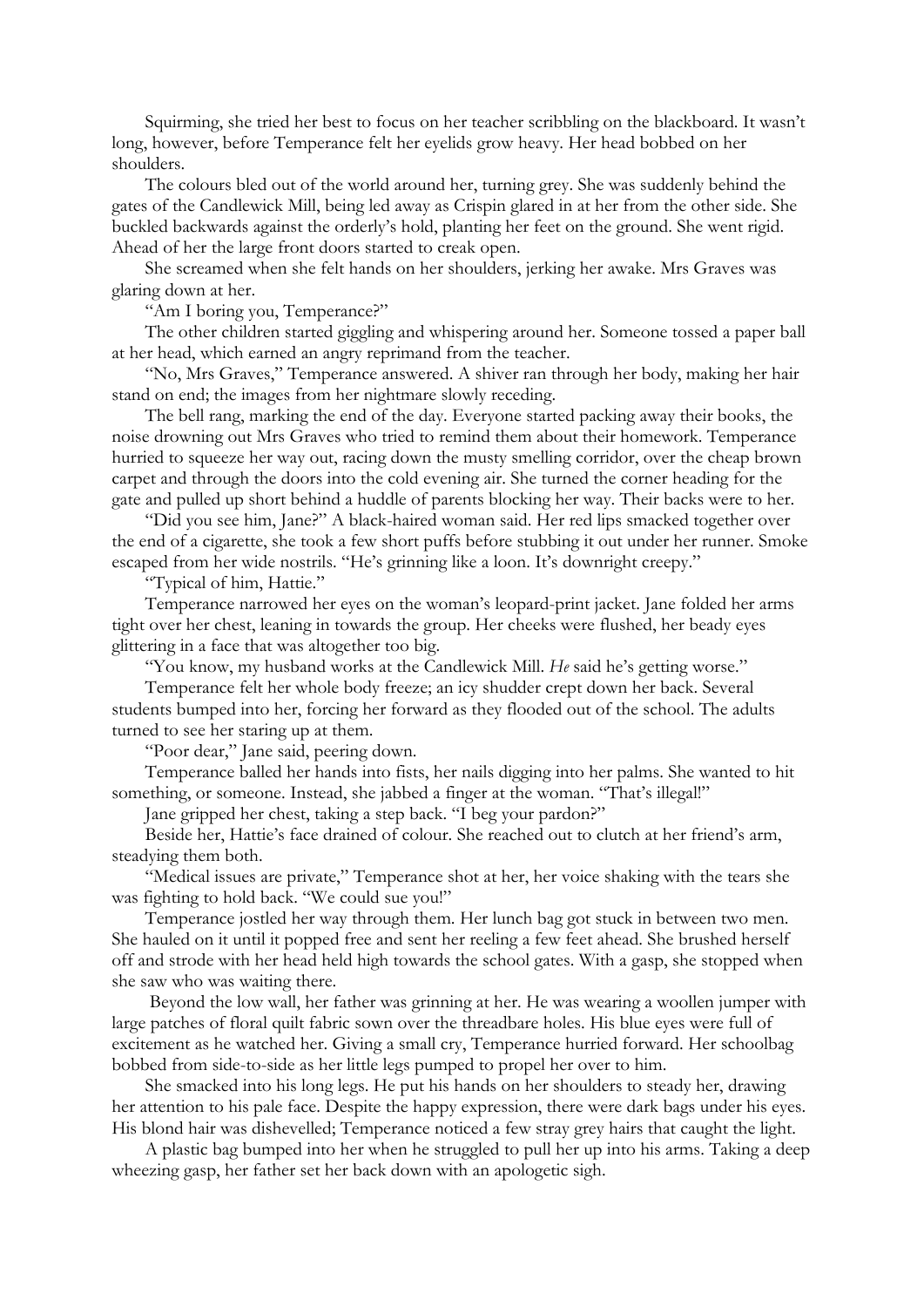"Not quite up to it yet, Temperance!" The corner of his blue eyes crinkled, but he looked a little disappointed.

"What's in the bag?"

He swung it back and forth. "This? Oh, well -!"

He looked over her head at the adults that were clustering around the growing mass of students, struggling to pick out their own children. He reached out his hand and she took it without thinking.

With a happy smile on his face, he walked her over to the parents again. Temperance's hand went slack in his. He stopped in front of Hattie and Jane. The women pulled up short when they saw them.

"Ah, Pratchett," Jane said, with a sweet smile. She shared a quick look with Hattie. "I hope you are better."

"Oh yes!" He brushed a hand sheepishly through his hair. The plastic bag he had dangled in front of him and knocked off his chest. He held it out to Jane, who lurched back away from it. Pratchett thrust it at her again. "These are the books you ordered. I'm so sorry I had to close the bookshop… while I was away. But I said I'd better get this to you; they're for your daughter, Mildred, aren't they?"

Jane's cheeks went bright pink. Reaching out she paused, then took the bag with a whispered 'thank you'. Pratchett glanced over at Hattie.

"I hope your mother is doing better, Hattie," he said with a genuine note of concern. Hattie's eyes slid away from his face and dropped to her feet.

"Thank you, yes, she is much better," she mumbled.

"It's not easy being sick," Pratchett said, with a sympathetic nod. "Well! We best be off." He leaned in with a conspiratorial wink. "We're having chocolate cake today - a surprise for the little one!"

He squeezed Temperance's hand and led her away. She glanced over her shoulder, her hazel eyes boring in Jane and Hattie and the rest of their group. Her blood was boiling as they crowded back in to gossip.

Temperance glared up at her father, her nose scrunching as tears of frustration started streaming down her face. She swiped them away with the corner of her jacket. When they reached the end of the lane, she jerked back against him, pulling her hand out of his.

He turned towards her with a frown on his face.

"Y-you're a fool!" Temperance sobbed, the tears continuing to roll down her cheeks. She sniffled wetly, her nose stuffing up.

Her father fidgeted, pulling his hands up to his chest and clutching them. He stopped in front of her and knelt down.

"What's the matter, Temperance?"

He reached out and brushed the tears out of her eyes with the rough pad of his thumb. His fingers shook.

"They said mean things about you all week!" she said. "They *always* do! How can you be so nice to them?"

With a sigh, her father rested his hand on her shoulder and drew her into a tight hug. Her short arms struggled to reach around his back. She pressed her face into his chest, leaving tears and snot on his jumper when he pulled her back.

He tapped a finger to her nose. "I know all about people like them, Temperance. But, it's not what they think of you that matters, it's what you think of yourself. If I'd said something mean to them, I wouldn't like myself very much." He tilted his head. "Do you know what Daddy means?"

Temperance reached into her pocket for her borrowed handkerchief and blew her nose. A small smile lifted the corners of her lips. She stared up into his twinkling blue eyes and nodded.

"Yes."